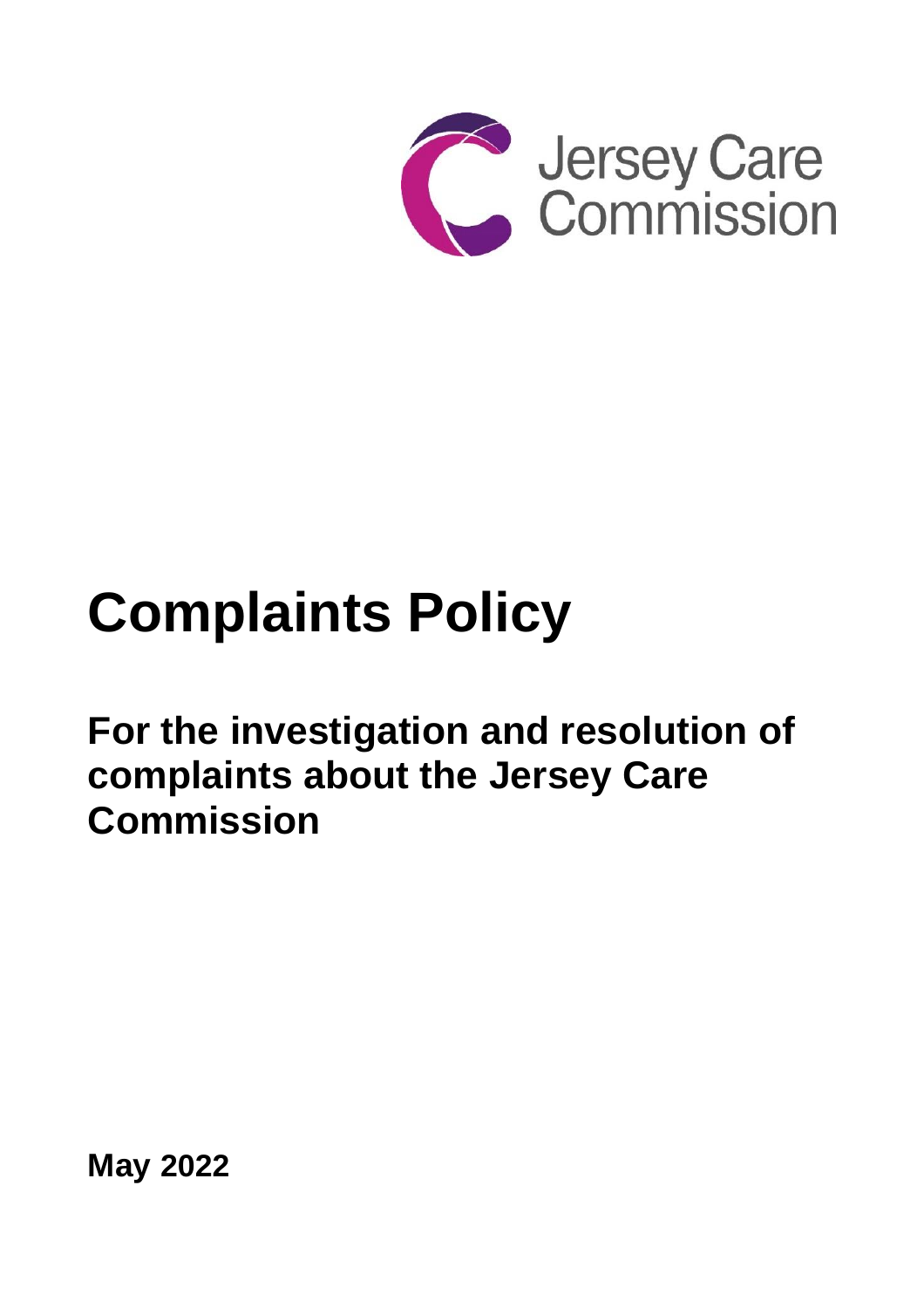# **Version Control**

| <b>March 2020</b> | Policy approved                              |
|-------------------|----------------------------------------------|
| March 2021        | Policy reviewed. No changes made.            |
|                   | Accompanying leaflet developed.              |
| March 2022        | Policy reviewed. No changes made.            |
| May 2022          | Policy amended to include 'partially upheld' |
|                   | as an outcome                                |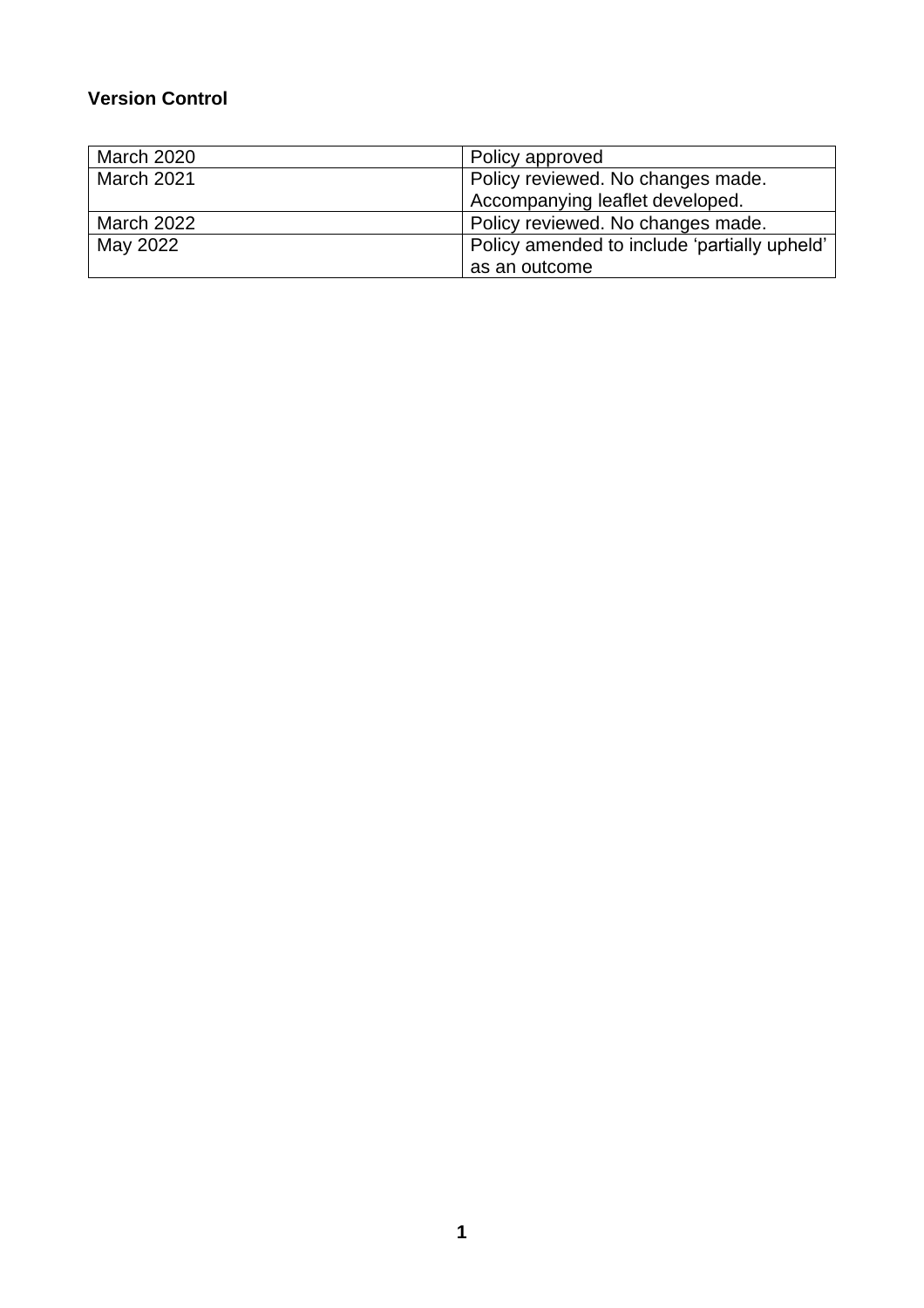# **Policy aims and principles**

## **Aim**

The aim of this policy is to ensure that a clear framework exists for the investigation and resolution of complaints about the Jersey Care Commission (the Commission), so that:

- both complainants and Commission staff know what to expect and can have confidence in the complaints process
- complaints are investigated and resolved properly and fairly, and as quickly as possible
- lessons are learned from the outcomes of complaints

## **Principles**

- the complaints process should be easy to access, and a complainant should be supported in making their complaint, if necessary
- a complainant will be listened to and taken seriously
- a complainant will have the opportunity to discuss the way the complaint will be handled and know when to expect a response
- complaints will be investigated and reviewed by someone who was not previously involved in the actions complained about
- a complainant will be kept informed of progress and know the outcome of their complaint
- if a complaint is upheld or partially upheld, the complainant will be offered an appropriate remedy, which could include an apology, an explanation and/or remedial action
- the Commission will have systems in place to record, analyse, monitor and report on complaints and the learning from them

## **2. Scope**

This policy relates to complaints about the actions of the Commission, or its staff<sup>1</sup>. It also applies to actions of the Commissioners, including the Chair.

The policy does not cover disputes about registration or the outcomes of inspections. Any such disputes will be dealt with separately under the Commission's policy and procedures for registration, inspection, enforcement and escalation.

<sup>&</sup>lt;sup>1</sup> Including those staff who transferred to the Commission on 1 January 2019 and any other staff appointed by the Commission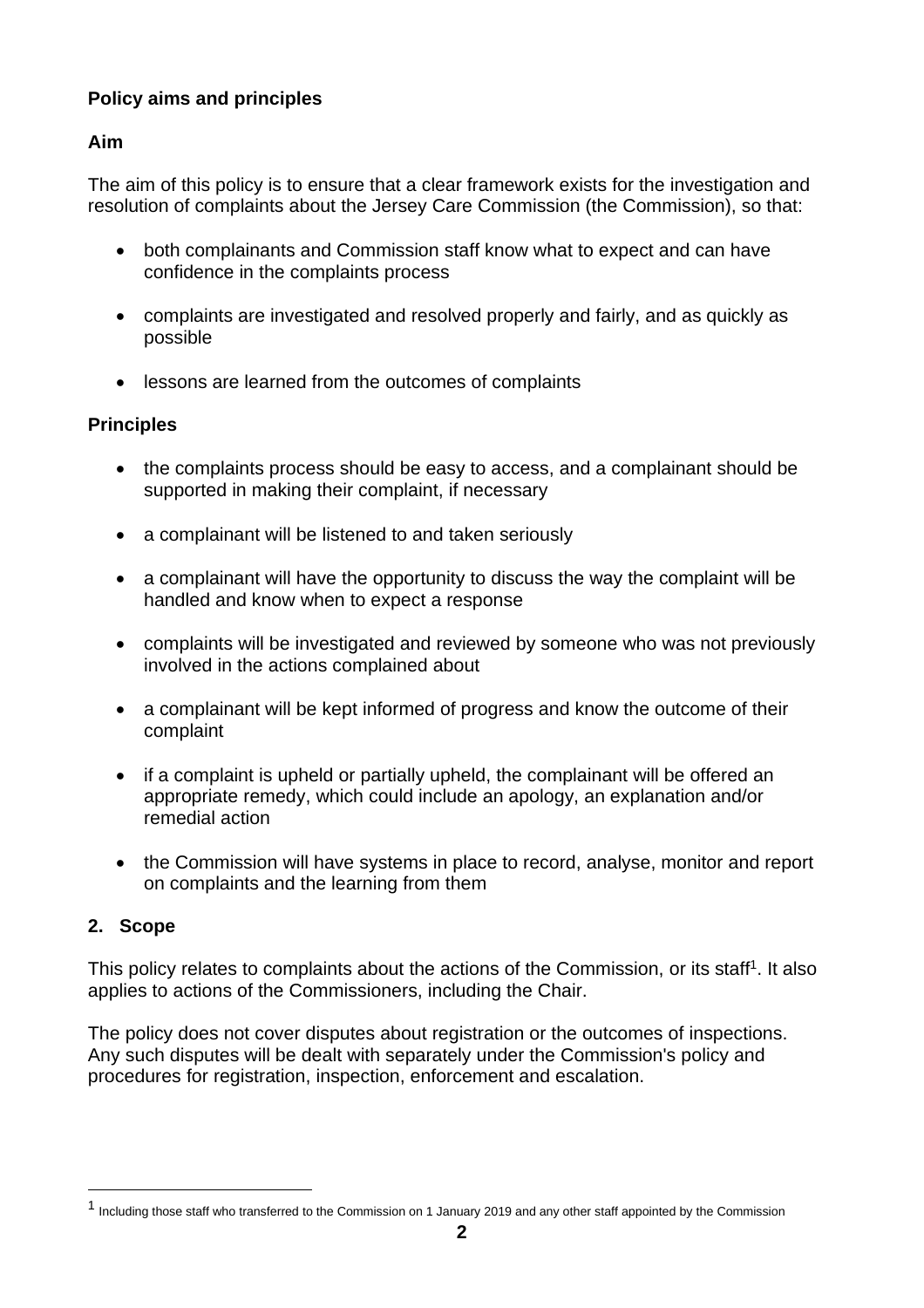## **3. Who can make a complaint?**

A complaint can be made by any person who is affected by the action complained about or by someone acting on their behalf, with that person's consent or authority.

In the case of a child, the Commission will wish to be satisfied that there are reasonable grounds for the complaint being made by a representative of the child and that the representative is making the complaint in the best interests of the child.

If a complaint is made on behalf of someone who is unable to complain because of their physical or mental incapacity, the Commission will wish to be satisfied that the complaint is being made in their best interests.

In the case of a person who has died, the complainant must be their personal representative or acting with the authority of their personal representative.

#### **4. How to make a complaint.**

A complaint can be made:

| By telephone to: | 01534 445801                                                                                                                     |
|------------------|----------------------------------------------------------------------------------------------------------------------------------|
| By email to:     | enquiries@carecommission.je                                                                                                      |
| By letter to:    | The Chief Inspector, Jersey Care Commission<br>1 <sup>st</sup> Floor, Capital House, 8 Church Street, St Helier, Jersey, JE2 3NN |

The Commission will make any necessary reasonable adjustments to receive, investigate and respond to any complaint. For people whose first language is not English the Commission can access a translation service. A complaint can also be made in an alternative format such as braille.

#### **5. Timescales**

The Commission will not normally consider a complaint made more than one year after the actions complained about occurred, or came to the notice of the complainant, unless there are good reasons for not having made the complaint earlier and it is still possible to investigate the complaint effectively and fairly.

All complaints will be acknowledged, in writing, within three working days of receipt.

Within five working days the Commission will contact the complainant to discuss the handling of the complaint and the anticipated timescales for responding. This conversation with the complainant should also be helpful in clarifying the basis for the complaint and confirming what the complainant is seeking to achieve by way of a satisfactory resolution.

The Commission will not normally investigate historical complaints relating to concerns about the actions or inactions of its predecessor organisations prior to the establishment of the Commission on 1 January 2019. In exceptional circumstances, the Commission may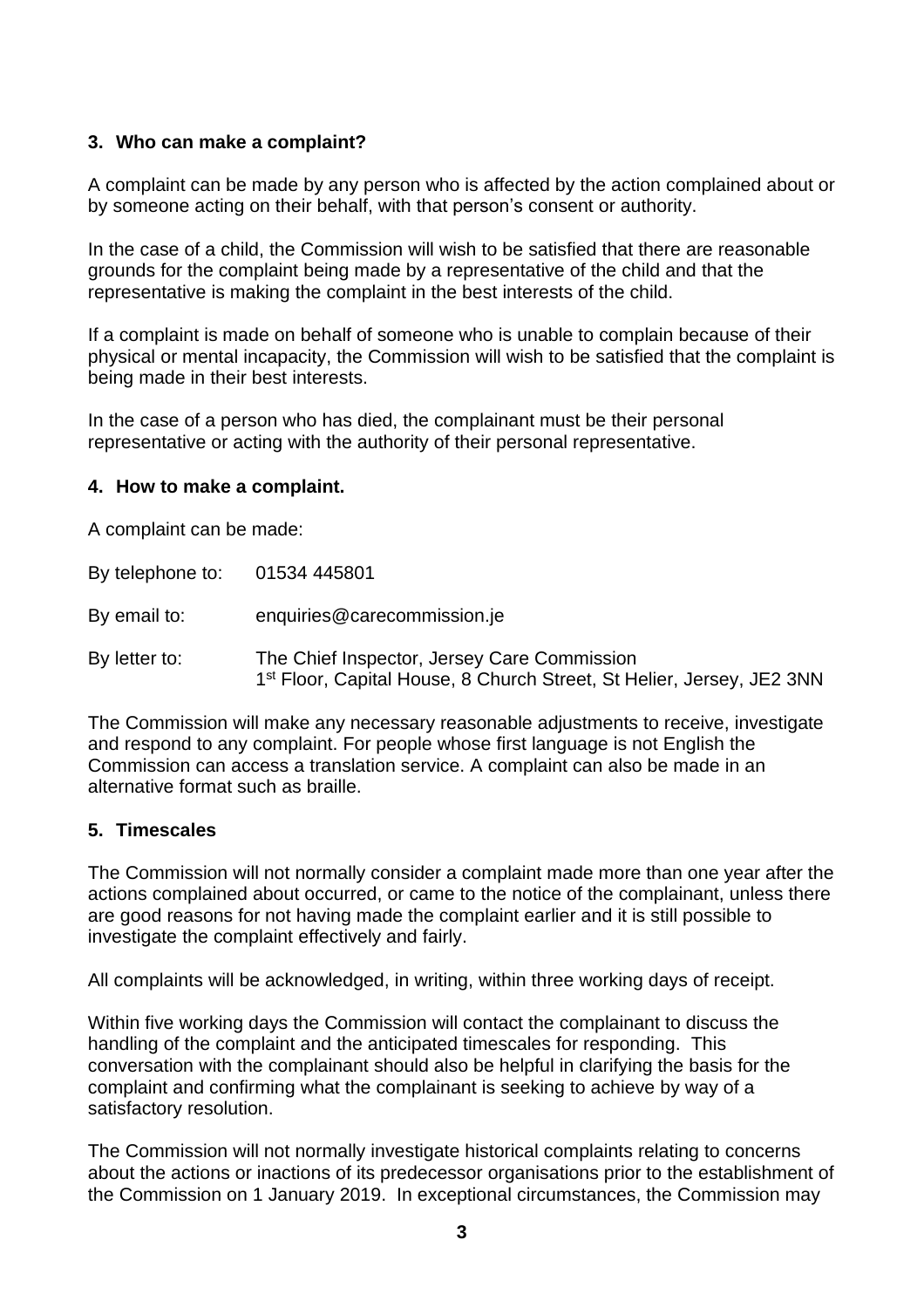decide to investigate an historical complaint: for example, where the complaints procedure of the predecessor organisation has not been exhausted; where the complainant can show that they had good reason to delay because of health or personal difficulties; or where there is evidence of ongoing risk of harm to one or more services users.

## **6. Complaints process**

The Commission operates a two-stage complaints process.

At the first stage, the Commission will seek to resolve the complaint informally and, if that is not possible, will undertake a formal investigation and provide a report.

If the complainant remains dissatisfied at the end of the first stage, the Commission will offer a second stage review by someone who was not involved in the initial investigation.

## **Stage 1 a) - Informal resolution**

Responsibility for dealing with a complaint will usually be with the Head of Governance, Policy and Standards, unless for any reason there is a conflict, in which case the Chief Inspector may take responsibility herself/himself or appoint another person. The Commission may in certain circumstances wish to engage the services of an external agency or individual.

The person dealing with the complaint will, in the first instance, attempt to resolve the matter informally and in a timely manner. This will usually be within five days of the complaint being received and in the form of a face to face meeting or a telephone conversation with the complainant.

If it is possible to resolve the complaint informally, the Commission will write to the complainant with details of the complaint and its resolution and, where appropriate, any action taken by way of remedy.

If the matter cannot be resolved by informal means, a formal investigation will be undertaken.

# **Stage 1 b) - Formal investigation**

When a formal investigation is initiated, it will usually be led by the Head of Governance Policy and Standards, unless the Commission determines that it is necessary for someone else to undertake the investigation. The complainant will be advised that a formal investigation has been initiated and of the timescales outlined below.

A formal investigation will consider all relevant information concerning the complaint including any associated correspondence, minutes, notes or other relevant material. The investigation may need to include separate meetings with the complainant, with any staff members involved and any other witnesses to the actions complained about. There will be an agreed note of any such meetings.

At the end of the formal investigation a draft report will be prepared, which will include a summary of the complaint and the outcome sought, the evidence considered, the findings of fact, and the conclusions and recommendations. The draft report will give a clear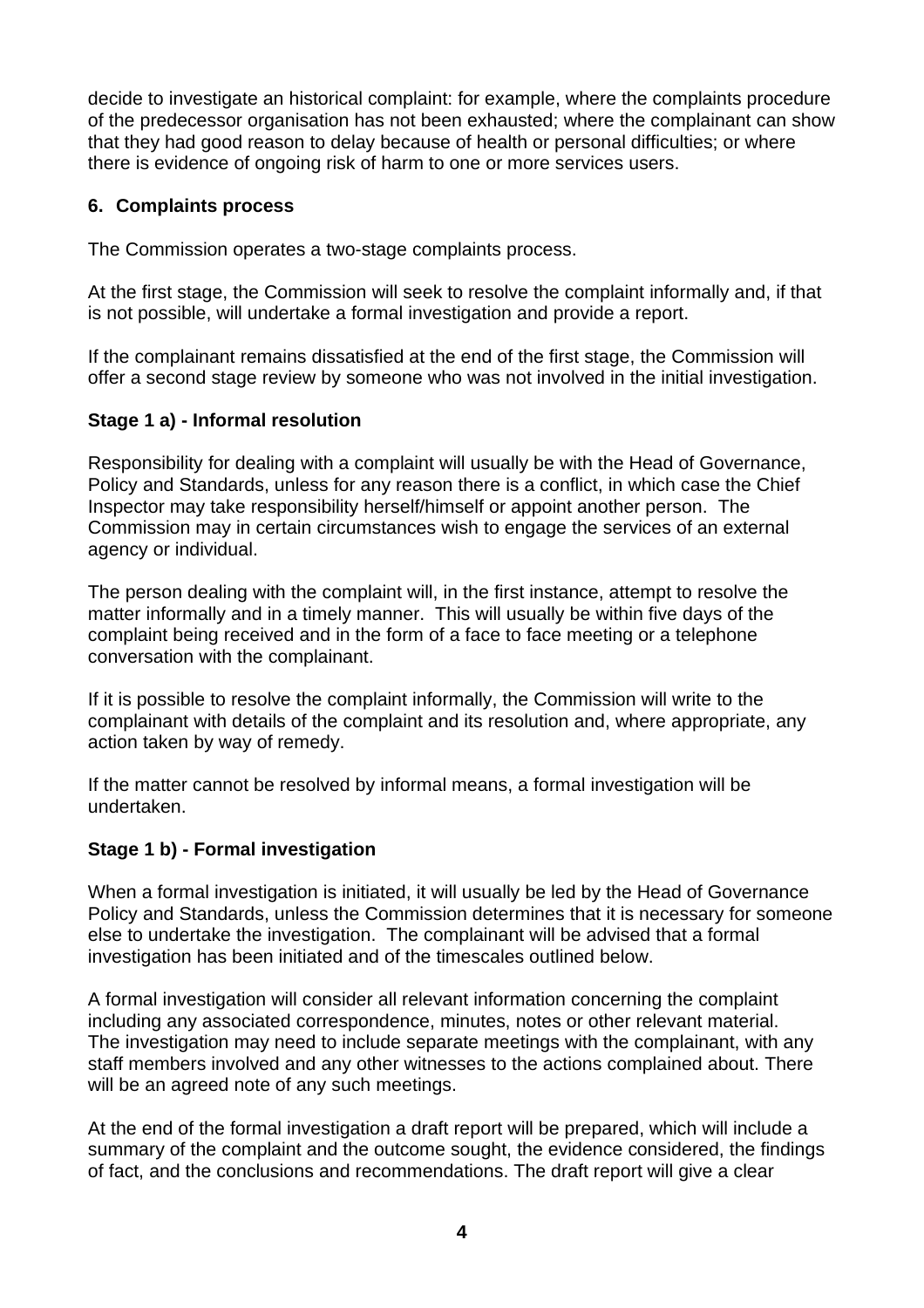indication as to whether, in the opinion of the investigator, the complaint is upheld, partially upheld or not upheld.

The draft report (including the main body, findings of fact, and the conclusions and recommendations) will be shared with the complainant and anyone who has been the subject of the complaint. Any comments will be considered, and the draft report amended, if appropriate.

The draft report will then be presented to the Chief Inspector for approval and formal sign off on behalf of the Commission.

The Chief Inspector will write to the complainant advising them of the outcome of the formal investigation and enclosing a copy of the report.

The Chief Inspector will also write to any person who was the subject of a complaint investigation, advising them of the outcome of the formal investigation and enclosing a copy of the report.

The Commission will aim normally to investigate a complaint and provide a formal response within 25 working days. If for any reason this is not possible, the Commission will contact the complainant to explain the reason for the delay and the anticipated alternative timescale.

If the complainant is dissatisfied with the outcome of a formal investigation they should write to the Commission, normally within 15 working days of receipt of the report, setting out why they are unhappy with the Commission's investigation and requesting a review.

#### **Stage 2 - Review**

If a review is requested, it will be undertaken by someone other than the person who carried out the Stage 1 formal investigation. The Commission may in certain circumstances wish to engage the services of an external agency or individual.

The complainant's request for a review will be acknowledged within three working days of receipt and they will be advised of the process to be followed and the anticipated timescale for a review.

The Reviewer will consider whether:

- the formal investigation was carried out in accordance with this policy
- the information and evidence considered during the formal investigation was complete, correct and relevant
- the conclusions reached were based on all the relevant considerations and no irrelevant considerations, and were reasonable
- the overall outcome of the formal investigation, including any recommendations for remedy, was fair, balanced and proportionate

The Reviewer will prepare a report setting out the conclusions of the review for consideration by a Review Panel. The Review Panel will consist of two Commissioners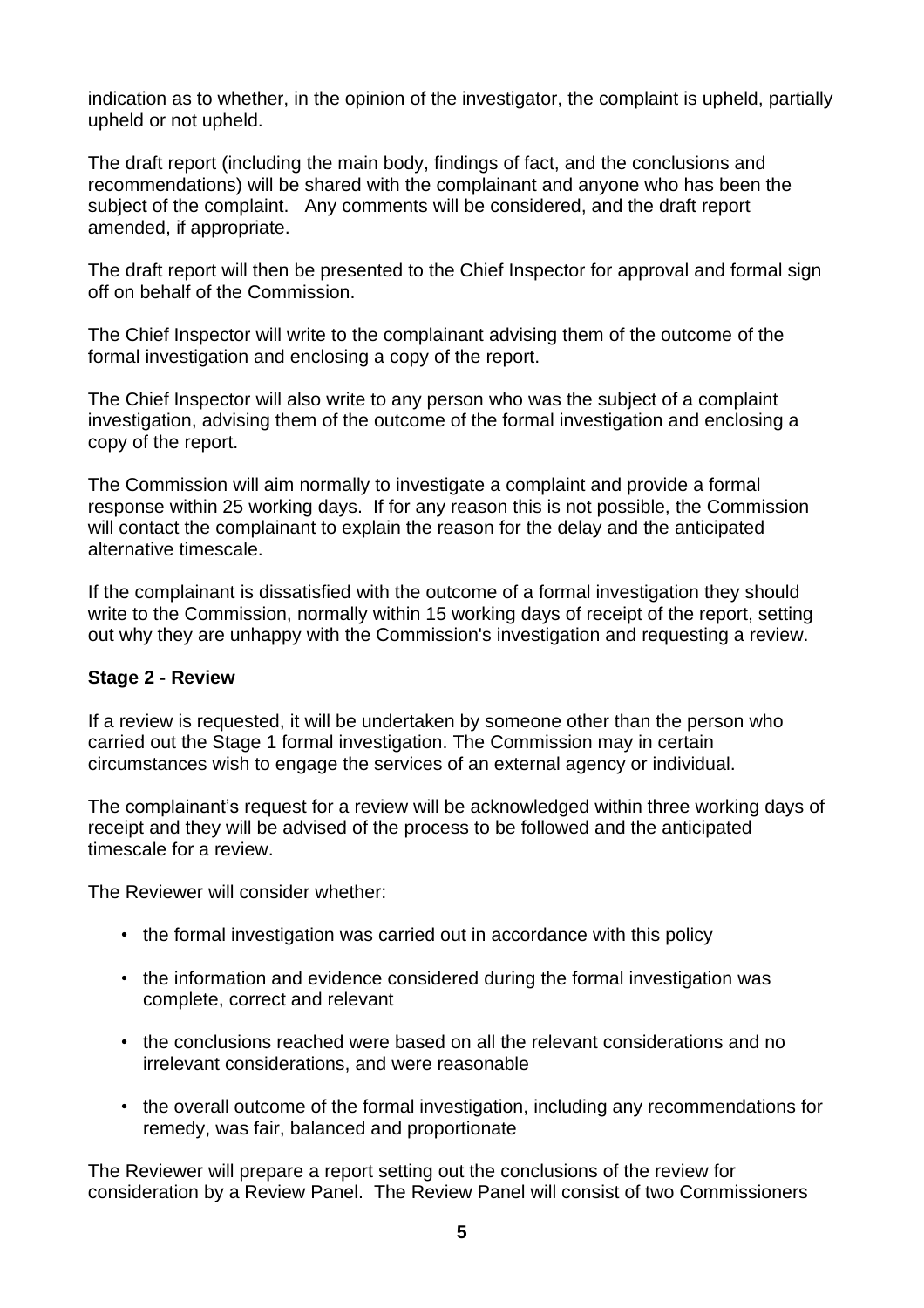and will not include any Commissioner who has been involved in the investigation of the complaint or who is the subject of the Complaint. If the minimum quota cannot be achieved, the Commission may consider appointing independent persons with relevant experience of complaints management and resolution to constitute the Review Panel.

The outcomes of the review may include:

- Confirmation of the findings, conclusions and recommendations of the Stage 1 review and no further action
- Identification of any error or omission in the original investigation which the Reviewer has been able to remedy, together with any recommendations for revision to the Stage 1 investigation report
- A recommendation for a second investigation and report due to a significant error or omission in the Stage 1 investigation

The Review Panel will consider the Reviewer's report and confirm the action to be taken.

The complainant will be advised of the Panel's decision and provided with a copy of the Reviewer's report.

If the Review Panel confirms that a second investigation will be undertaken, the complainant will be advised in writing of the name of the person appointed to lead the second investigation and of the likely timeframe for the completion of this investigation. Normally this will be concluded within 25 working days. The complainant will be advised of anything which might impact on the indicative timeframe, causing a delay.

## **7. Remedy**

If a complaint is upheld or partially upheld, the Commission will acknowledge responsibility and offer an appropriate remedy, which could include an apology, an explanation and/or remedial action.

The Commission will take whatever corrective action is necessary and will advise the complainant accordingly.

If a complaint is upheld or partially upheld, and the outcome relates to the actions, attitude or behaviour of an employee, the Commission will consider whether that matter needs to be addressed via the relevant employment code of practice and / or referred to the relevant professional regulatory body.

The Commission has a duty of care to its staff to ensure that any action taken under either the employment code of practice, or that might impact on the individual's professional registration, is dealt with sensitively, in accordance with the relevant policy and procedures and with due regard to the need for confidentiality.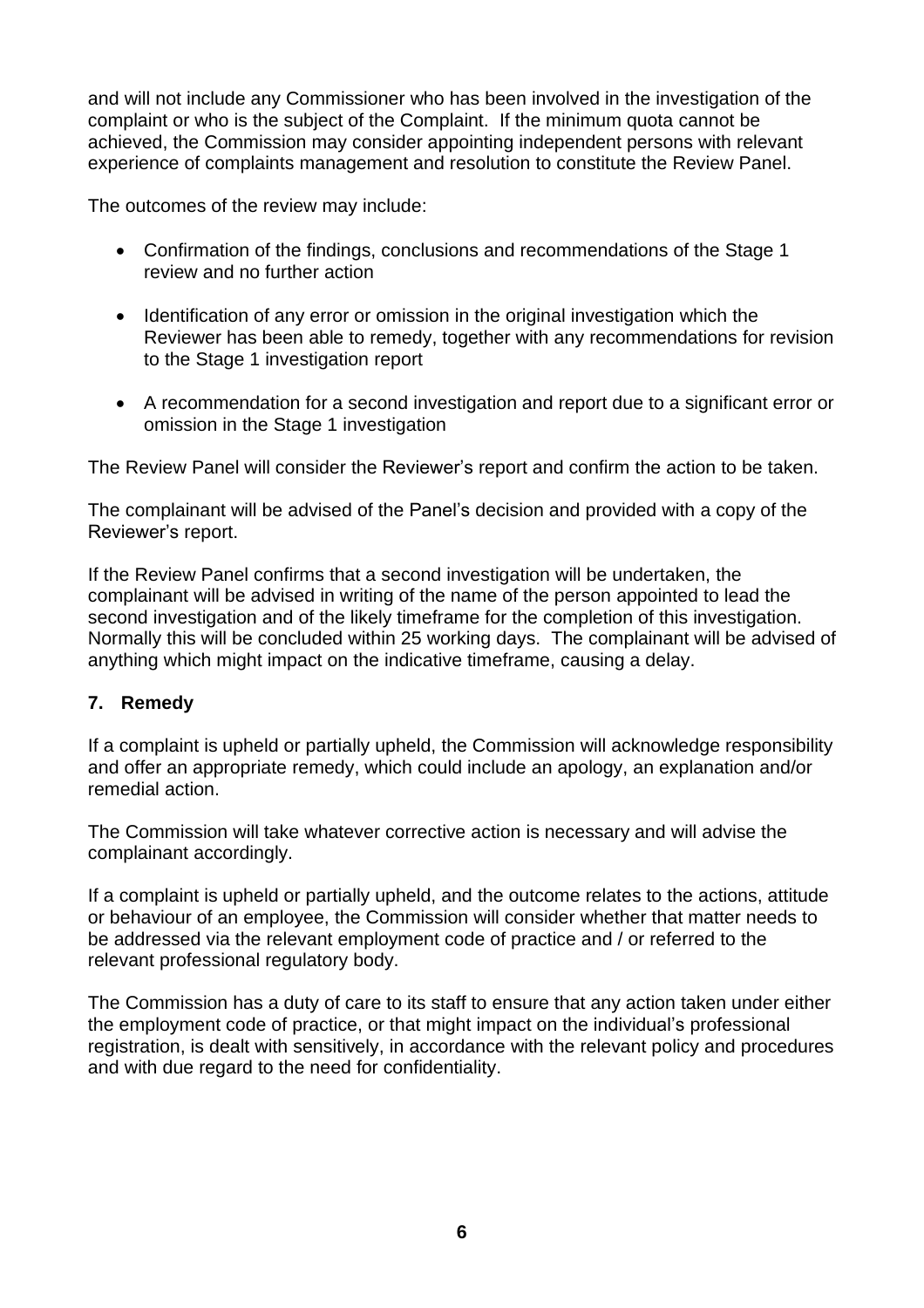## **8. Public Services Ombudsman.**

In the event of the establishment of an Independent Public Services Ombudsman in Jersey the outcome of any complaint investigation about the Commission may be referred by the complainant to that office for further consideration.

Once a Public Services Ombudsman is established complainants should be informed of their right to bring the outcome of their complaint investigation to that office, if they remain dissatisfied.

In the meantime, should a complainant consider that they have exhausted the Commission's complaints process and remain dissatisfied, they can direct their complaint to the Chief Minister for consideration, via the offices of the Director General, Strategic Policy, Planning and Performance.

#### **9. Nolan Principles**

As public office holders, Commission staff and the Director General, Strategic Policy, Planning and Performance must abide by the Nolan Principles.

These are set out below:

#### **Selflessness**

Holders of public office should act solely in terms of the public interest.

#### Integrity

Holders of public office must avoid placing themselves under any obligation to people or organisations that might try inappropriately to influence them in their work. They should not act or take decisions to gain financial or other material benefits for themselves, their family, or their friends. They must declare and resolve any interests and relationships.

#### **Objectivity**

Holders of public office must act and take decisions impartially, fairly and on merit, using the best evidence and without discrimination or bias.

#### Accountability

Holders of public office are accountable to the public for their decisions and actions and must submit themselves to the scrutiny necessary to ensure this.

#### **Openness**

Holders of public office should act and take decisions in an open and transparent manner. Information should not be withheld from the public unless there are clear and lawful reasons for so doing.